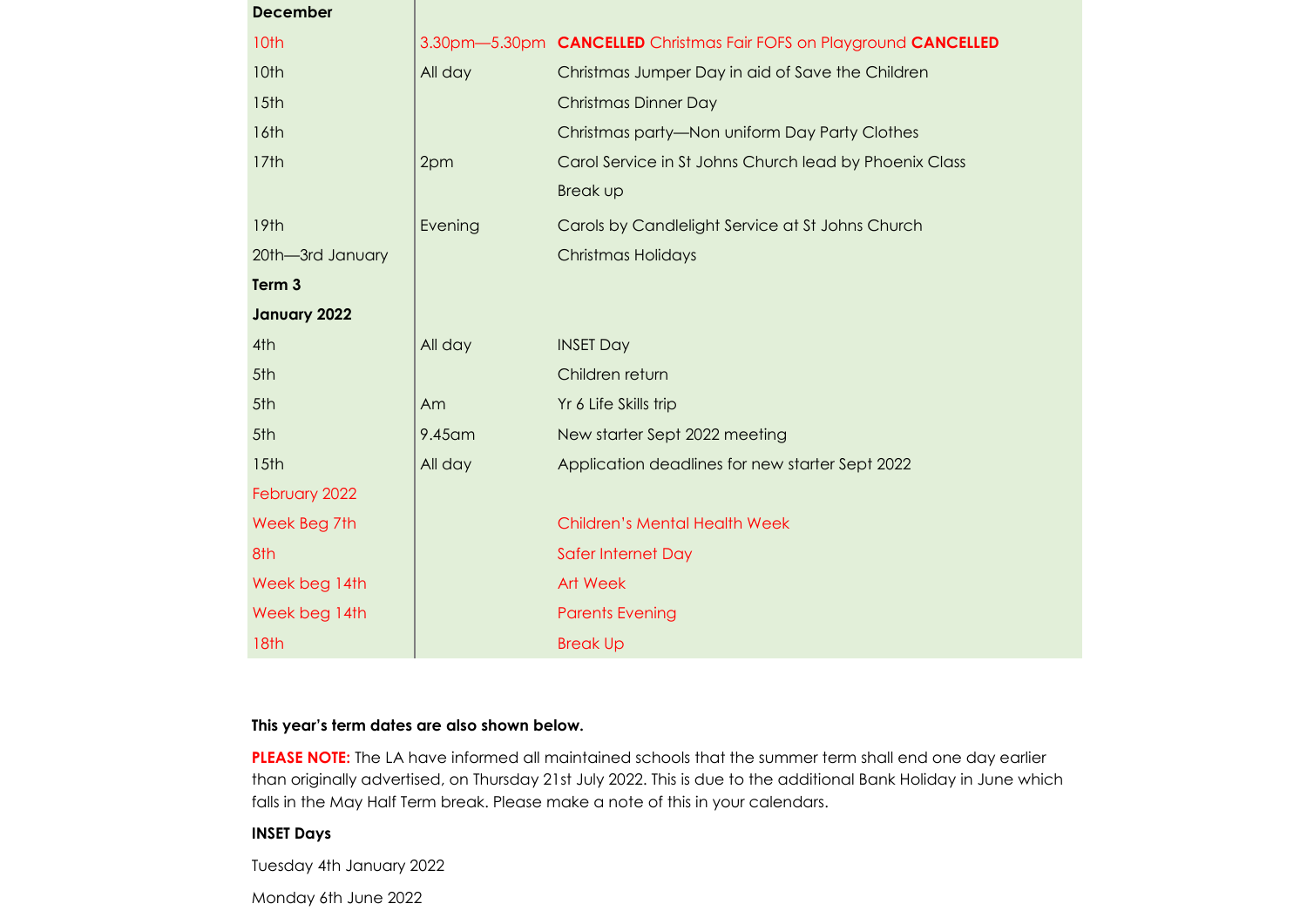



#### **Message from the Head Teacher**

This will be our last newsletter for the term as next Friday we break up for the Christmas holidays. I am sure that we are all looking forward to some time as families especially after last year's holidays were so negatively impacted by COVID.

Congratulations to our EYFS, Year 1 and Year 2 children who put on a fantastic nativity performance called 'Everyone Loves a Baby' on Wednesday. I know parents really enjoyed it. They have all worked so hard and should be very proud of their achievements. Also many thanks to the teachers and teaching assistants who have worked their socks off to ensure the performance went without a hitch! Well done all.

Unfortunately the Christmas Fair has been cancelled for the time being. It was a hard decision but minimising the risks to all with the new omicron variant seemed like a sensible decision. The FOFS shall reorganise for when the weather is a little warmer.

Next week there are some fun festive events to look forward to. Below is a run down for your reference.

### **Wednesday 15th December:** Christmas Dinner

**Thursday 16th December:** Christmas party day. All children are invited to wear their party clothes, but remember those extra layers to keep warm! Please all bring a small Tupperware with some party food for their own individual consumption. Food will not be shared. Remember to check the labels for egg and nuts before sending food in please, especially in Phoenix and Griffin classes.

**Friday 17th December:** Phoenix class Carol Service in St Johns Church at 2pm will still go ahead. We feel this is an important celebration and government guidelines currently still allow it. Parents of Phoenix class are invited to watch the service. The school children will be able to see the service at a separate time as it is being filmed.

### **For those attending (a maximum of 2 adults per family/ child), please ensure:**

- You take a LFT prior to the service
- Wear a mask
- Use hand gel on arrival
- Do not attend if you are feeling unwell in any way
- Socially distance from others
- Sit upstairs to view the service



### **New Build**

I was lucky enough to visit the new build site again last week and was quite amazed at the progress in just two weeks! The timber frame is being constructed and rooms are now appearing! Here is one of the year 1 classrooms. You can see how big the windows will be, bringing in lots of light into the classrooms. On our website there is a PowerPoint of more photos from my visit. I was proud to show Liz Townend, the Director of the Diocese, around too. She was very impressed. This will be the first passivhaus building in the dioceses! Quite an achievement.